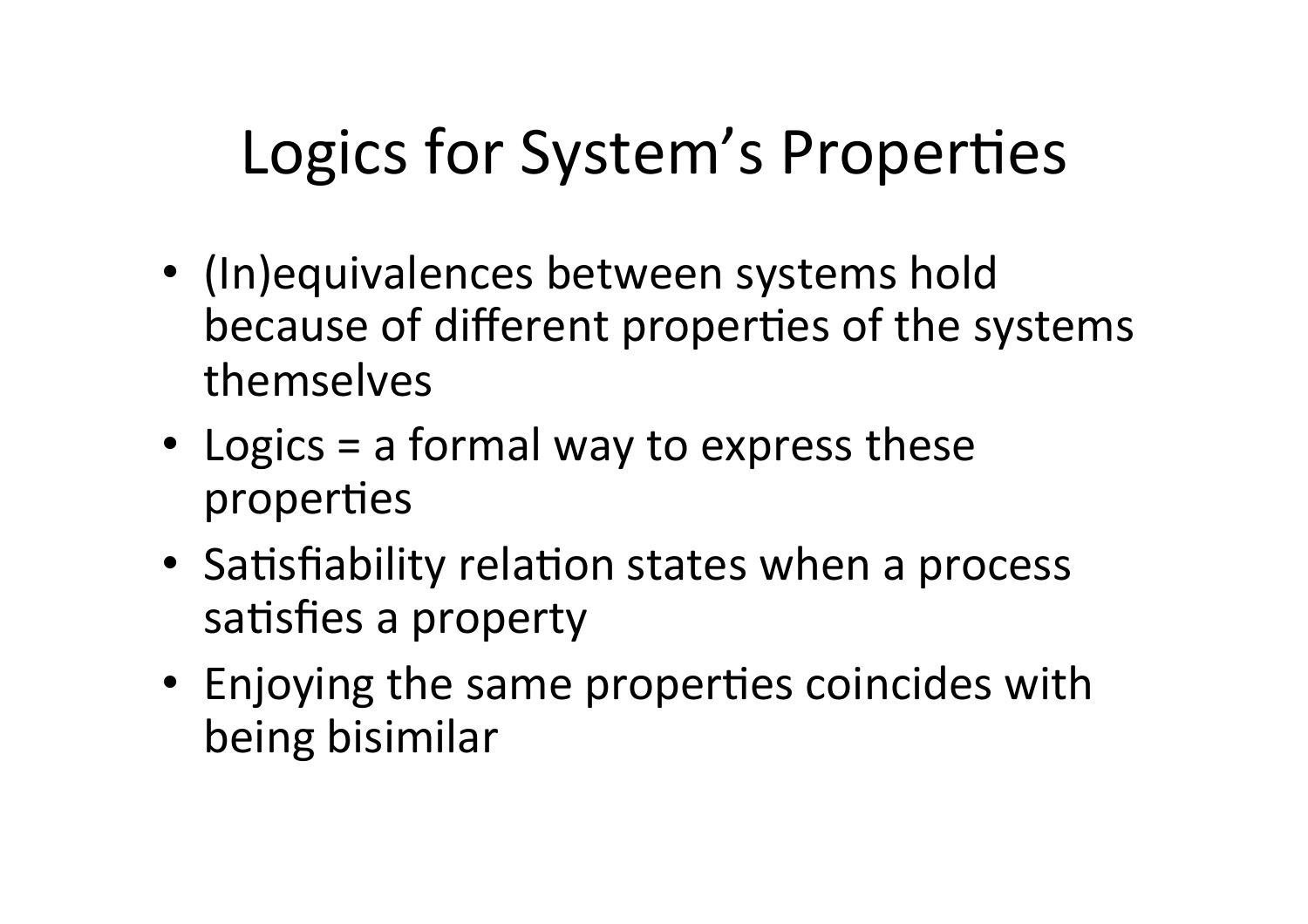



These two proc's are NOT bisimilar because

- $-$  P1 can perform an action a and then choose between b and c
- $-$  P2 can perform an a not followed by any b and an a not followed by any c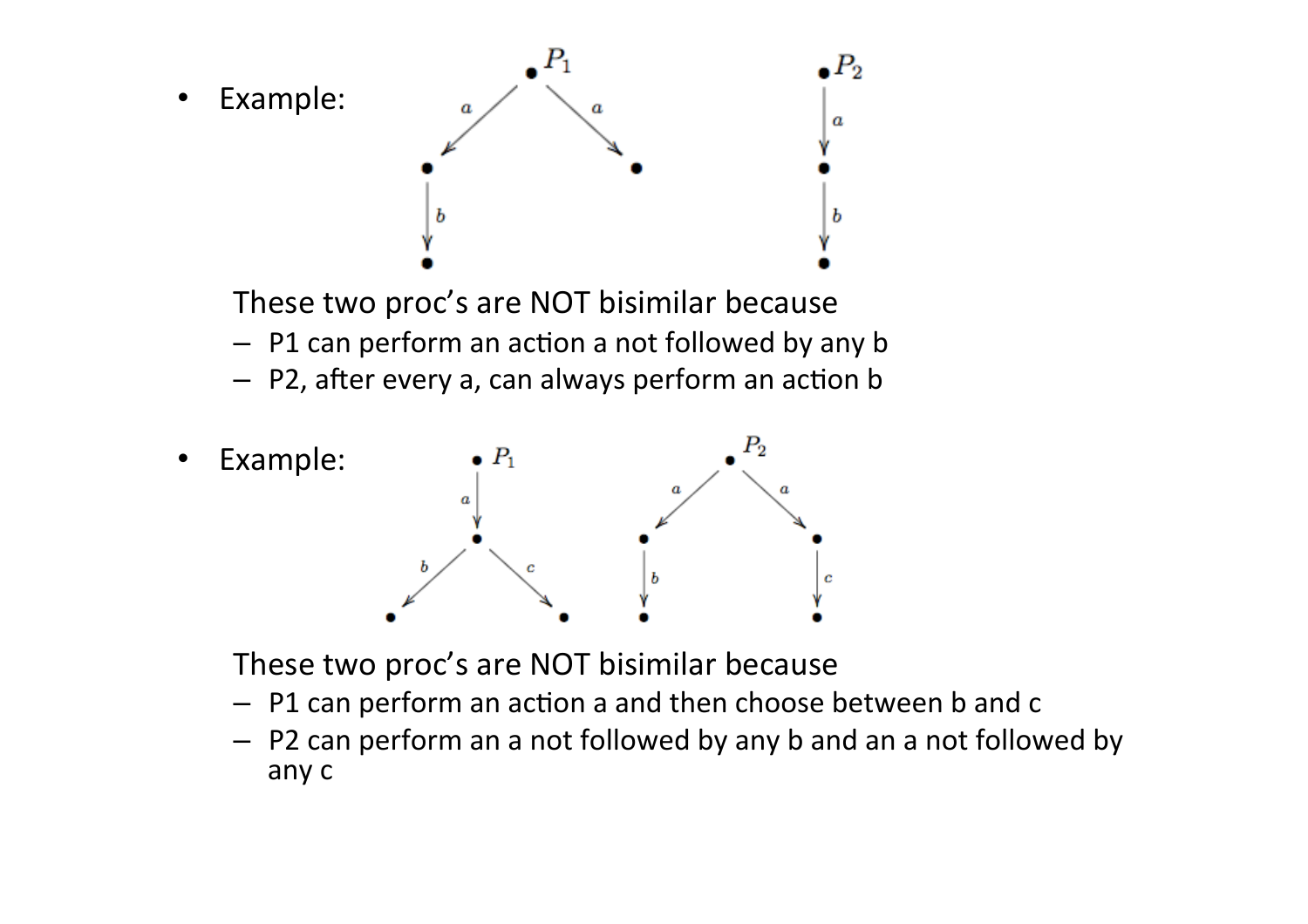## Syntax and Satisfiability

 $\varphi := \text{TT} \mid \neg \varphi \mid \varphi \wedge \varphi \mid \Diamond a\varphi$  where  $a \in \text{Action}$ 

The language generated by this grammar will be denoted by Form; every element of this set will be called formula

Let  $\models \subseteq$  Proc  $\times$  Form be a relation between processes and formulae.

process P satisfies formula  $\varphi$ , and write  $P \vDash \varphi$ , if and only if  $(P, \varphi) \in \vDash$ .

```
relation \models can be inductively defined
                                                                                              P \vDash TT
                                                                                              P \models \neg \varphi iff P \not\models \varphiP \vDash \varphi_1 \land \varphi_2 iff P \vDash \varphi_1 \land P \vDash \varphi_2P \models \circ a\varphi \text{ iff } \exists P' : P \stackrel{a}{\rightarrow} P' \land P' \models \varphi
```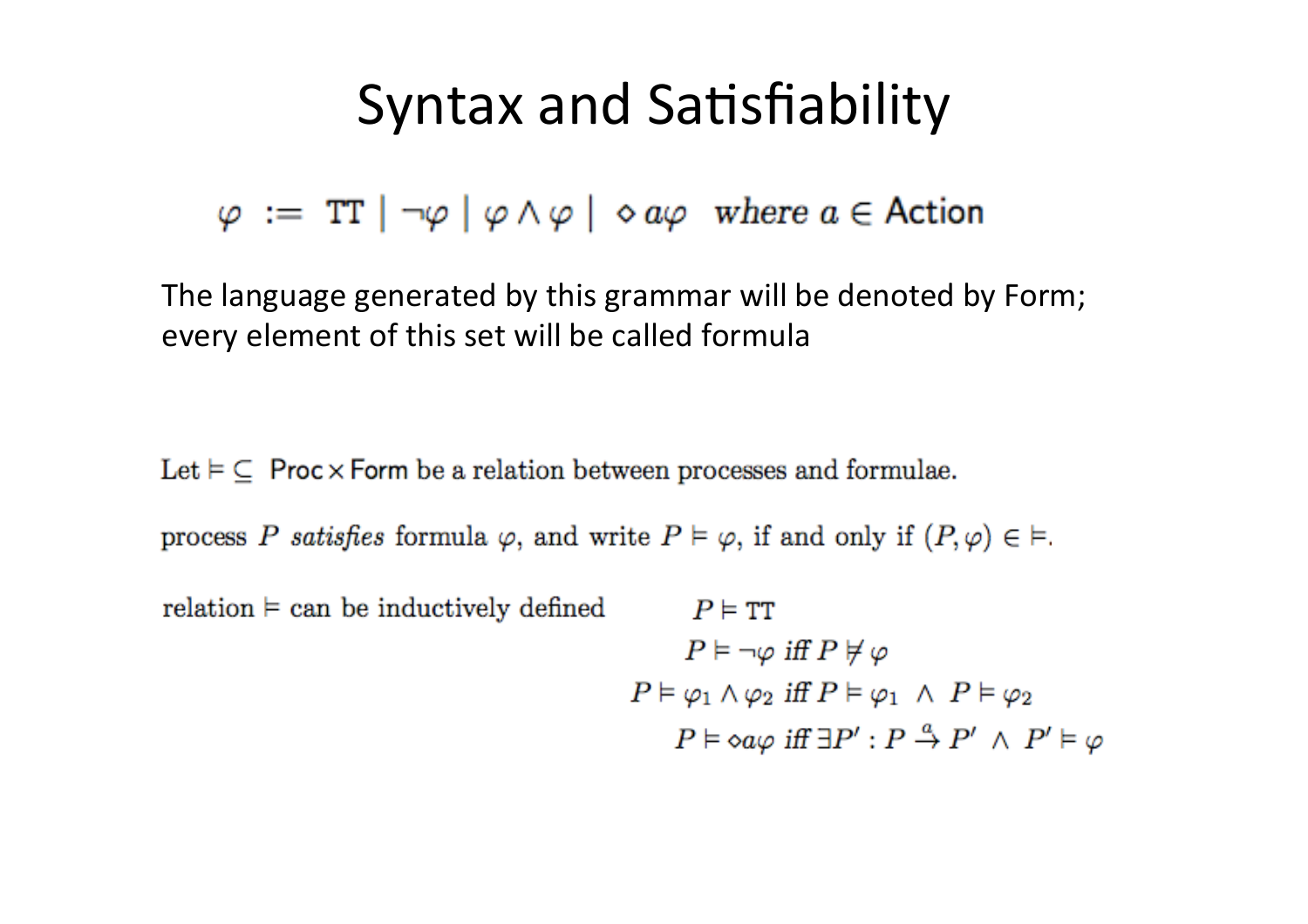Of course, we can use the boolean constant FALSE (written FF) and classical logical operators like disjunction  $\vee$  and implication  $\Rightarrow$  (they can all be derived in the usual way from TT,  $\neg$  and  $\wedge$ ).

Another very useful logical operator is 'box': let us define  $\neg \diamond a\varphi$  as  $\Box a\neg \varphi$ 

$$
P \vDash \Box a\varphi \text{ iff } P \vDash \neg \diamond a\neg \varphi \text{ iff } P \not\models \diamond a\neg \varphi \text{ iff } \\
\nexists P' : P \xrightarrow{a} P' \land P' \vDash \neg \varphi \text{ iff } \forall P' : P \xrightarrow{a} P' \lor P' \vDash \varphi
$$

From the last condition, we have that  $P \models \Box a\varphi$  if and only if

$$
\forall P': P \stackrel{a}{\rightarrow} P' \Rightarrow P' \vDash \varphi
$$

EXAMPLE: Let us now consider formula  $\Box$ aFF

By definition, this happens only if, for every P' resulting from P after action a, it holds P'  $\vert =$  FF However, this can never happen, whatever P' be;

hence,  $P \mid = \square$ aFF holds true only if P *cannot* perform any action a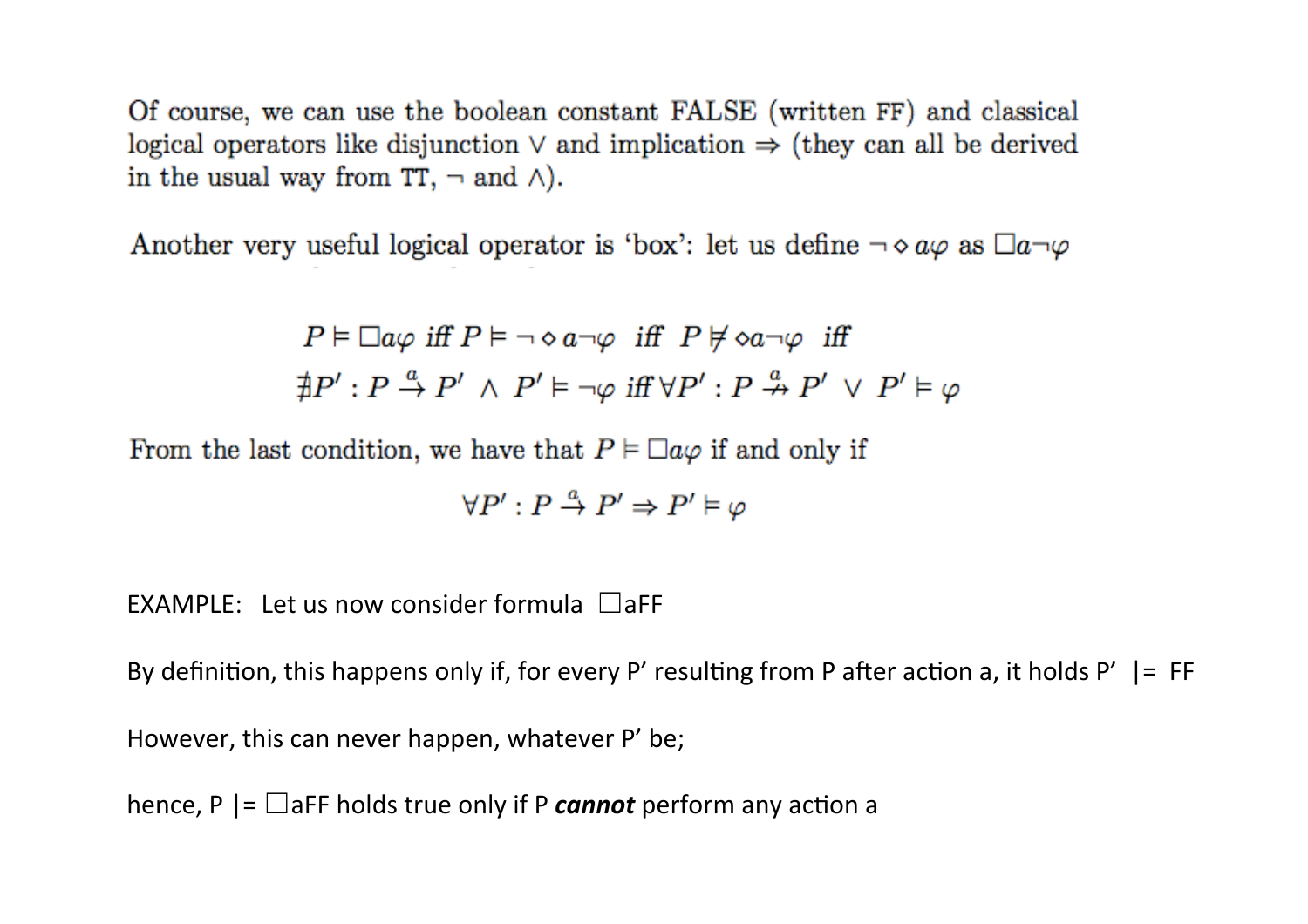

We have that  $P_1 \models \varphi$  whereas  $P_2 \not\models \varphi$ .

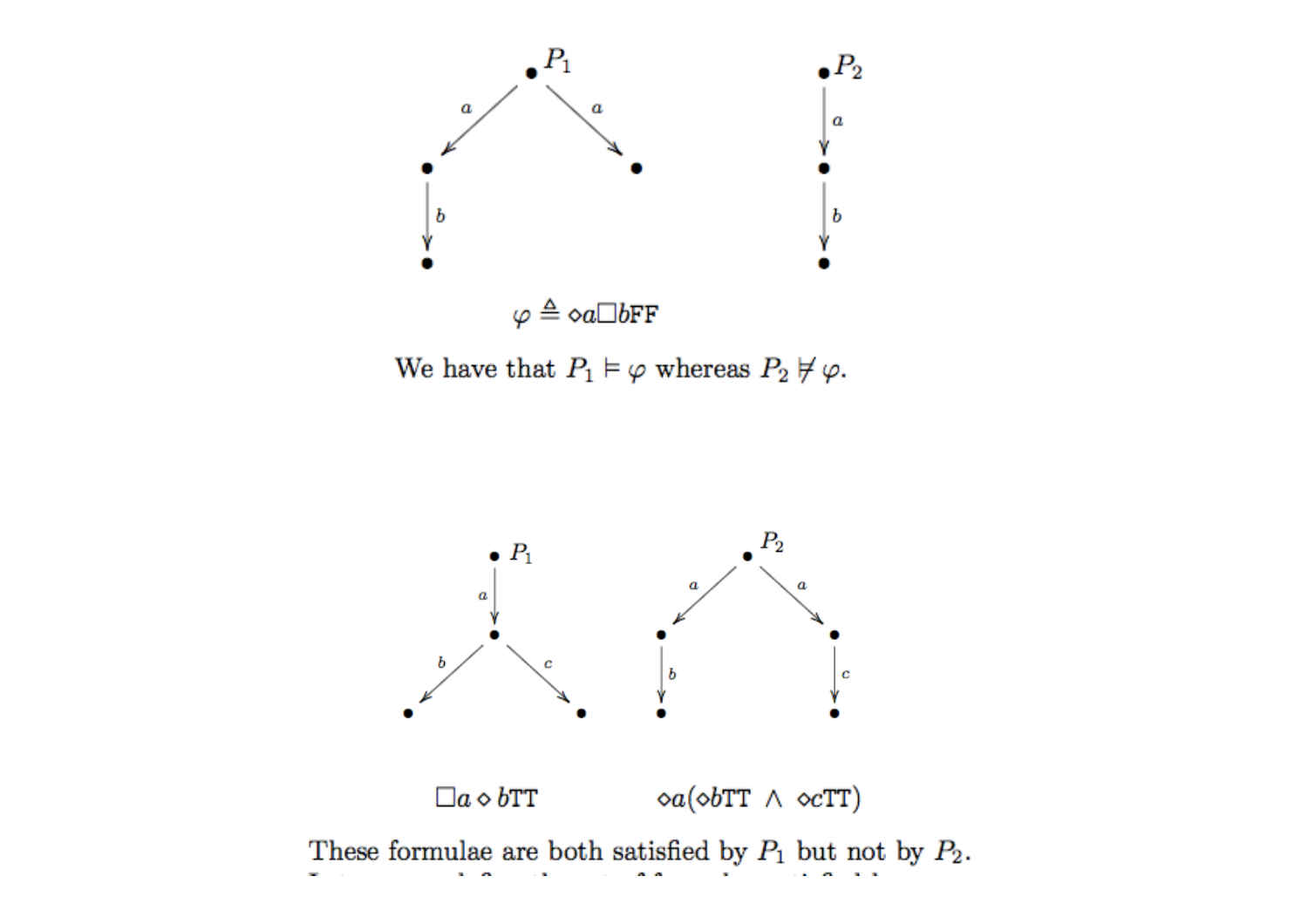- Let us now define the set of formulae satisfied by a process as  $L(P)=\{\varphi \in Form : P \mid = \varphi\}$
- To simplify the proof, let us modify the set of formulae by allowing conjunctions over a numerable set of formulae

Theorem:  $P \sim Q$  if and only if  $L(P) = L(Q)$ 

 $(=)$  By induction on the syntax tree of the formula, let us show that  $\varphi \in L(P)$  iff  $\varphi \in L(Q)$ 

- Base case: The only possible case is with  $\phi$  = TT.
	- $-$  By the satisfiability relation,  $\phi$  belongs to the set of formulae of every process
	- $-$  so also to L(P) and L(Q)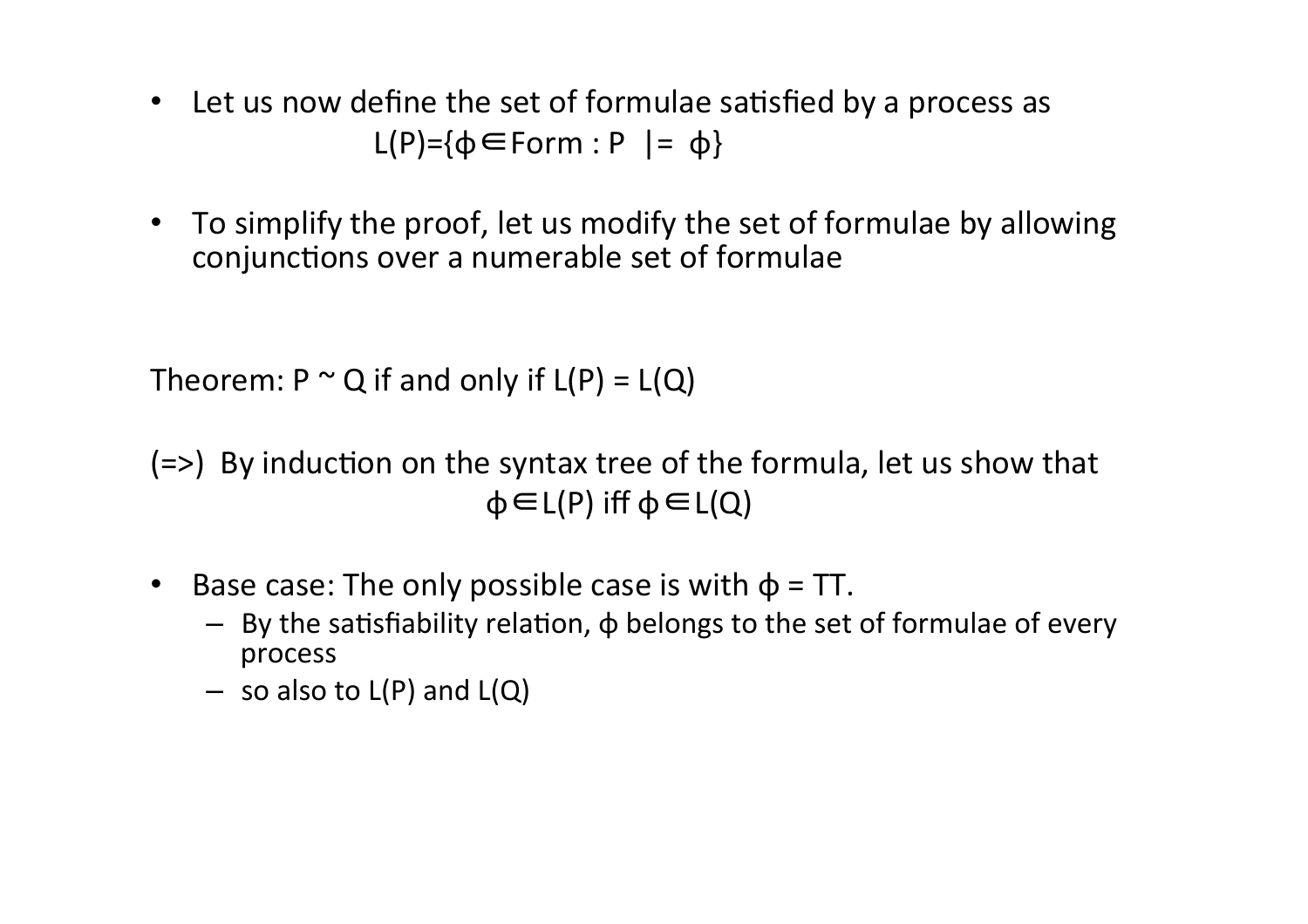• Inductive step: Let us assume the thesis for every tree of height at most h. Let  $h + 1$  be the height of  $\phi$ . Let us distinguish on the outmost operator in  $\phi$ 

1. 
$$
\varphi \triangleq \bigwedge_{i \in I} \varphi_i
$$
. Let us assume that  $\varphi \in L(P)$ ; by definition,  
 $\varphi \in L(P) \iff P \models \varphi \iff \forall i \in I \ P \models \varphi_i \iff \forall i \in I \ \varphi_i \in L(P)$ 

By definition, every formula  $\varphi_i$  has a syntactic tree of height at most h; hence, by inductive hypothesis,  $\varphi_i \in L(P) \iff \varphi_i \in L(Q)$ . From this,

$$
\forall i \in I \ \varphi_i \in L(Q) \iff \forall i \in I \ Q \models \varphi_i \iff \bigwedge_{i \in I} \varphi_i \in L(Q) \iff \varphi \in L(Q)
$$

2.  $\varphi \triangleq \neg \varphi'$ . In this case,  $\varphi \in L(P)$  iff  $\neg \varphi' \in L(P)$  iff  $\varphi' \notin L(P)$ . The height of the syntax tree for  $\varphi'$  is h; by inductive hypothesis,

$$
\varphi' \notin L(P) \iff \varphi' \notin L(Q) \iff \neg \varphi' \in L(Q)
$$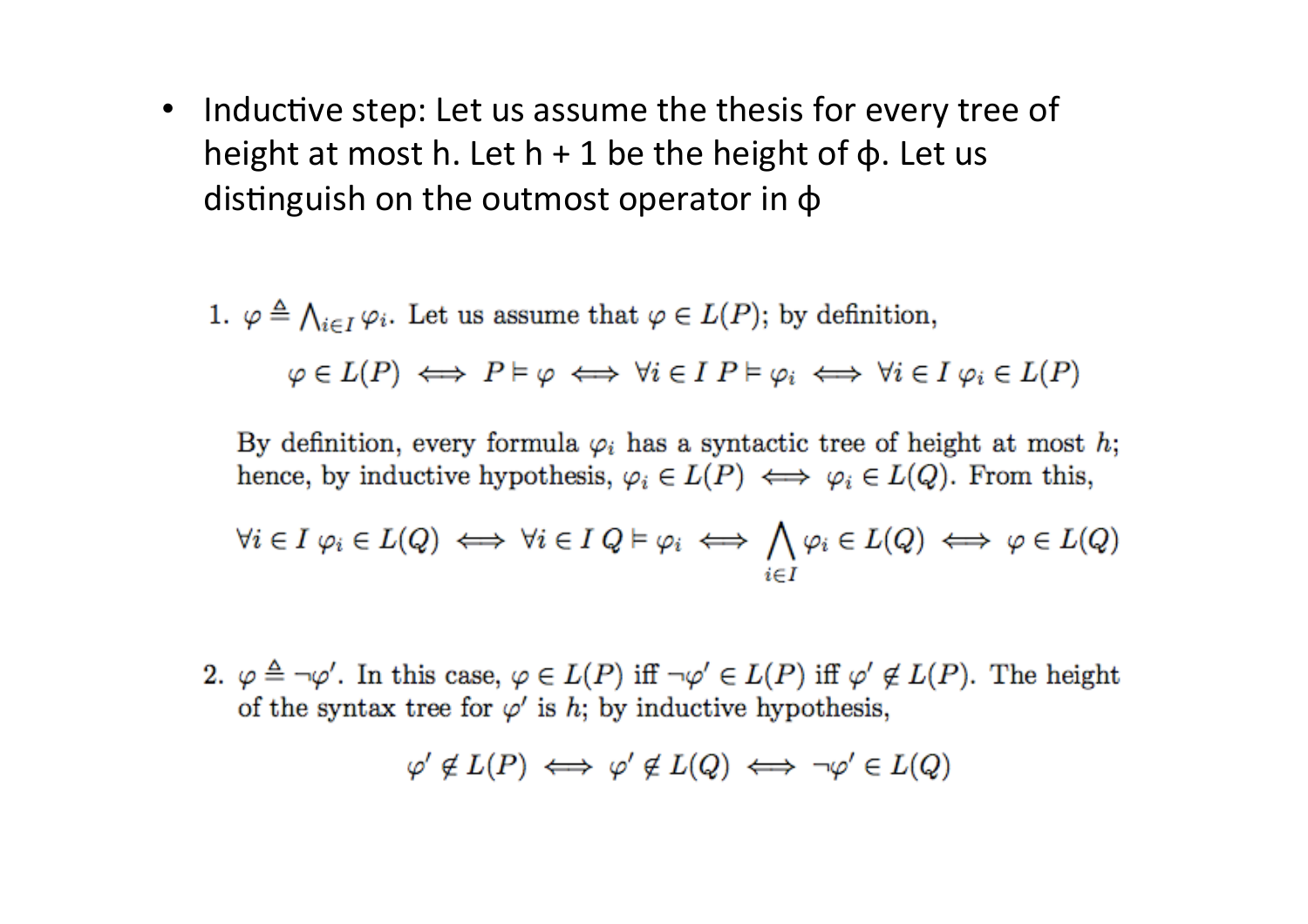3.  $\varphi \triangleq \varphi \varphi'$ . We now have  $\varphi \in L(P)$  iff  $\exists P' : P \stackrel{a}{\rightarrow} P' \land P' \models \varphi'$ ; the last condition is equivalent to  $\varphi \in L(P')$ .

By hypothesis,  $P \sim Q$ ; hence,  $\exists Q' : Q \stackrel{a}{\rightarrow} Q' \land P' \sim Q'$ .

Because the height of the syntax tree for  $\varphi'$  is h, by inductive hypothesis we have that  $\varphi' \in L(Q')$ .

By definition, this entails that  $Q' \models \varphi'$  and so  $Q \models \Diamond a\varphi' = \varphi$ .

Up to now, we have proved that  $\varphi \in L(P) \Rightarrow \varphi \in L(Q)$ . To complete the proof, we have to prove the converse implication; this can be easily done by swapping  $P$  and  $Q$ .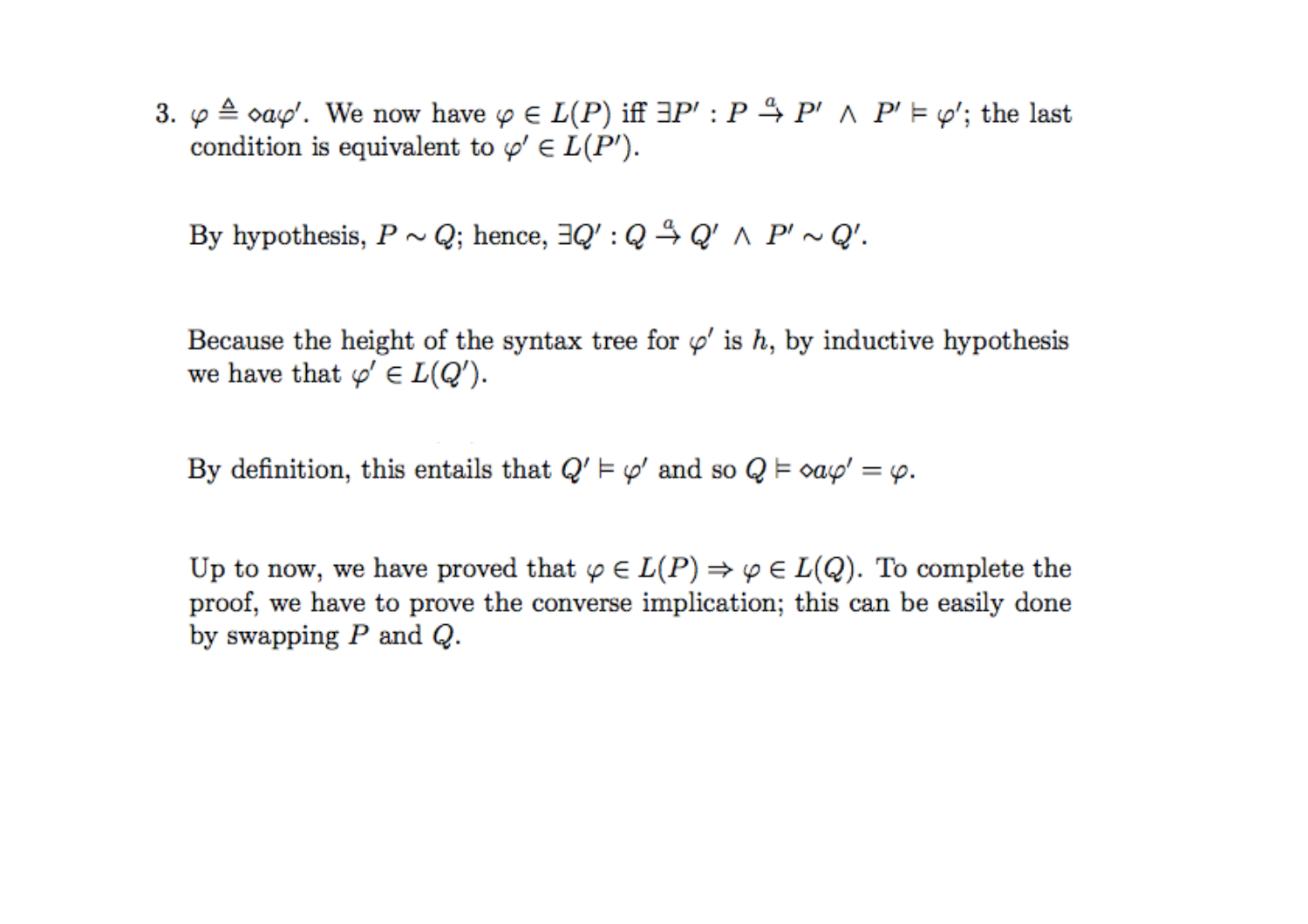(←) We prove that  $R \triangleq \{(P,Q): L(P) = L(Q)\}\$ is a simulation; this suffices, since the relation just defined is trivially symmetric.

Let  $(P,Q) \in R$  and  $P \stackrel{a}{\rightarrow} P'$ . Let us consider

$$
\varphi \triangleq \diamond a\varphi' \text{ where } \varphi' \triangleq \bigwedge_{\varphi'' \in L(P')} \varphi''
$$

By construction,  $P \models \varphi$ , hence  $Q \models \varphi$ , because  $L(Q) = L(P)$ ; then,  $\exists Q' : Q \stackrel{a}{\rightarrow}$  $Q'$  such that  $Q' \vDash \varphi'$ .

Hence,  $\forall \varphi'' \in L(P') \cdot \varphi'' \in L(Q')$ , i.e.  $L(P') \subseteq L(Q')$ .

By contradiction, let us assume that the inclusion is proper, i.e.  $L(P') \subset L(Q')$ . Thus,  $\exists \hat{\varphi} : \hat{\varphi} \in L(Q') \land \hat{\varphi} \notin L(P')$ .

Then,  $\neg \hat{\varphi} \in L(P')$  and this would imply that  $\neg \hat{\varphi} \in L(Q')$ . This is a contradiction because  $L(Q')$  cannot contain a formula and its negation.  $\Box$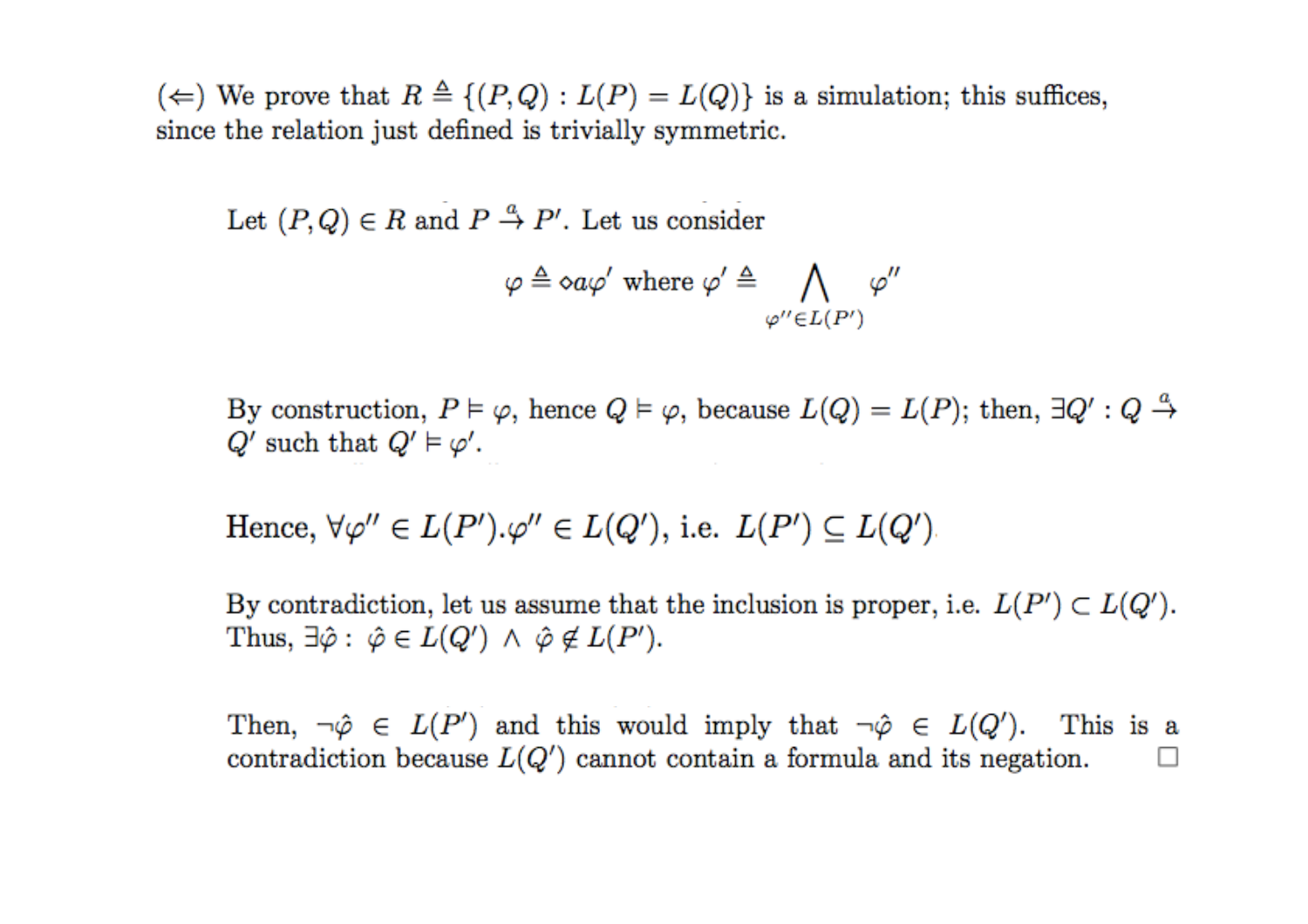- The Logic approach presented so far is very natural for proving inequivalences:
	- $-$  Show one formula that is satisfied by a proc but not by the other
- It is not very effective for concretely proving equivalences:
	- E.g., to show that P  $\sim$  Q, we should check that every formula in  $L(P)$  belongs to  $L(Q)$  and conversely.
	- $-$  The problem is that  $L(P)$  is infinite, for every P: it contains TT, TT∧TT, TT∧TT∧TT, …

a

ь

- $-$  Even if we restrict to logical equivalence class, the situation does not change.  $_\bullet$   $P_2$
- EXAMPLE: consider process P2:
	- it satisfies  $\Box$ bFF,  $\Box$ cFF,  $\Box$ dFF, ...
	- so L(P2) is infinite because so is the action set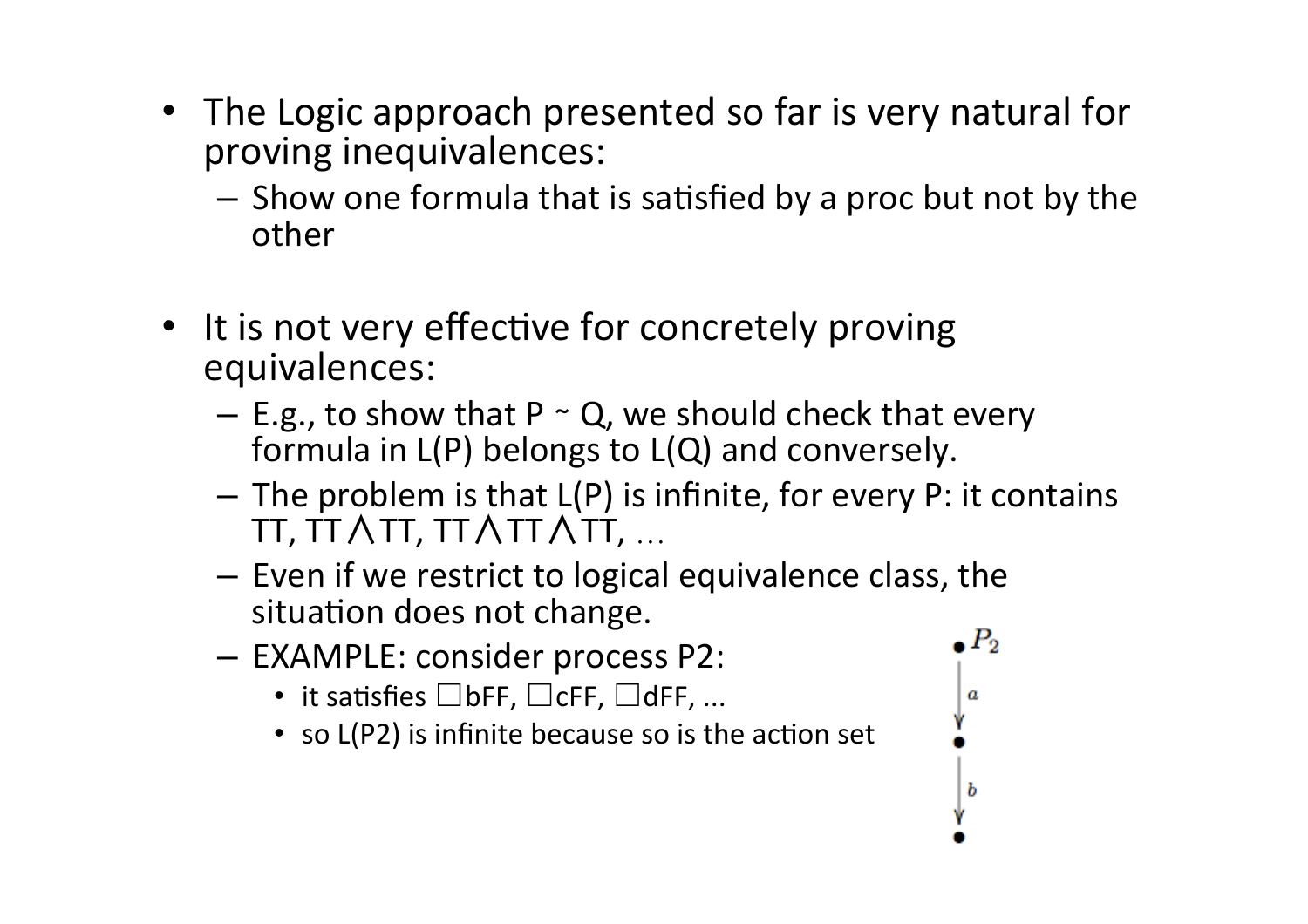## Sub-Logics

A negation-free logic Let us first consider the sub-logic without negation:

 $\varphi := TT | \varphi \wedge \varphi | \diamond a\varphi \text{ where } a \in \text{Action}$ 

- Remark: the formula  $\Box$ aFF is not expressible anymore.
	- $\rightarrow$  Hence, we can only express through formulae what a process is able to do.
- Let us call  $L(P)$  the set of negation-free formulae satisfied by process P

**Theorem:** P simulates Q if and only if L (Q)  $\subseteq$  L (P).

*Proof.* The proof is similar to the one for the previous Theorem.

The main difference is in the  $(\Leftarrow)$  implication, when  $\phi = \triangle$ a $\phi'$ , because here we do not prove that the inclusion cannot be proper (indeed, in general it is not).

- An easy corollary of this result is that there is a double simulation between P and Q if and only if  $L_P(P) = L_Q(Q)$ .
- Example: it can be checked that  $L_P(P2) = L_P(P1)$

indeed, P1 can simulate P2 and viceversa, but the simulations are not bisimulations.

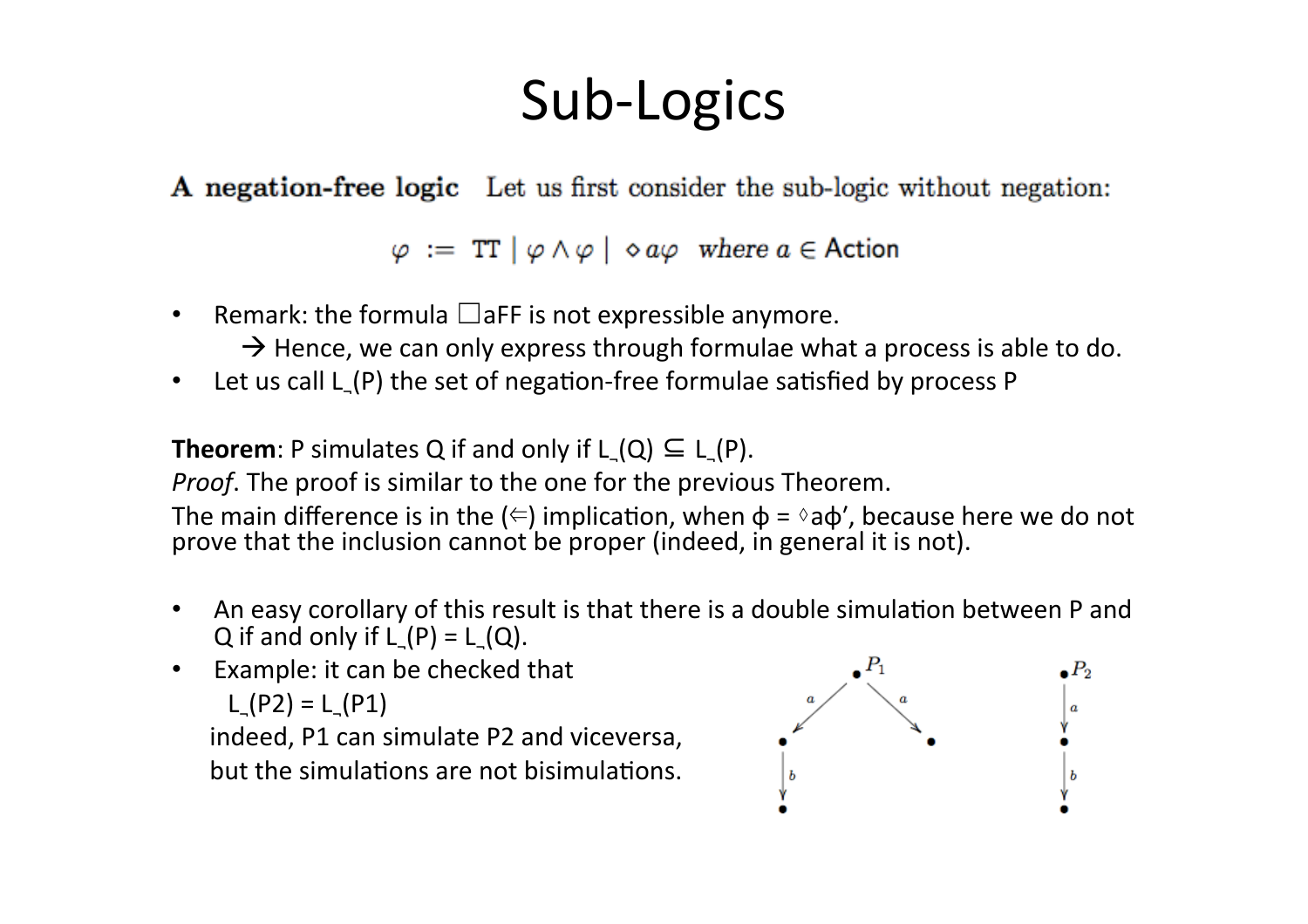A negation- and conjunction-free logic To conclude, let us consider the sub-logic obtained by also removing conjunction:

 $\varphi := TT \otimes a\varphi$  where  $a \in$  Action

- Let us call  $L_{\Lambda}$ ,  $($ P) the set of formulae of this sub-logic satisfied by process P
- Let us also call Lang(P) the set of strings accepted by the automaton isomorphic to the LTS of P in which every state is final

**Theorem**:  $L_{\Lambda,-}(P) = L_{\Lambda,-}(Q)$  if and only if  $Lang(Q) = Lang(P)$ . *Proof.* Let  $\phi = \delta a_1, \ldots, \delta a_n$  and  $\theta = \phi$ . By definition, this holds if and only if  $\exists P1,...,Pn$  such that P -a1-> P1 ... -an-> Pn hence, if and only if  $a1,...,an \in$  Lang(P).

- In concurrency theory, when two processes have the same language, they are called *trace equivalent*, where a trace is any sequence of actions performed by the process.
- It is easy to see that the set of traces of a process P is exactly Lang(P)
- EXAMPLE: P1 and P2 are trace equivalent they satisfy the same set of formulae of the sub-logic without negation and conjunction.